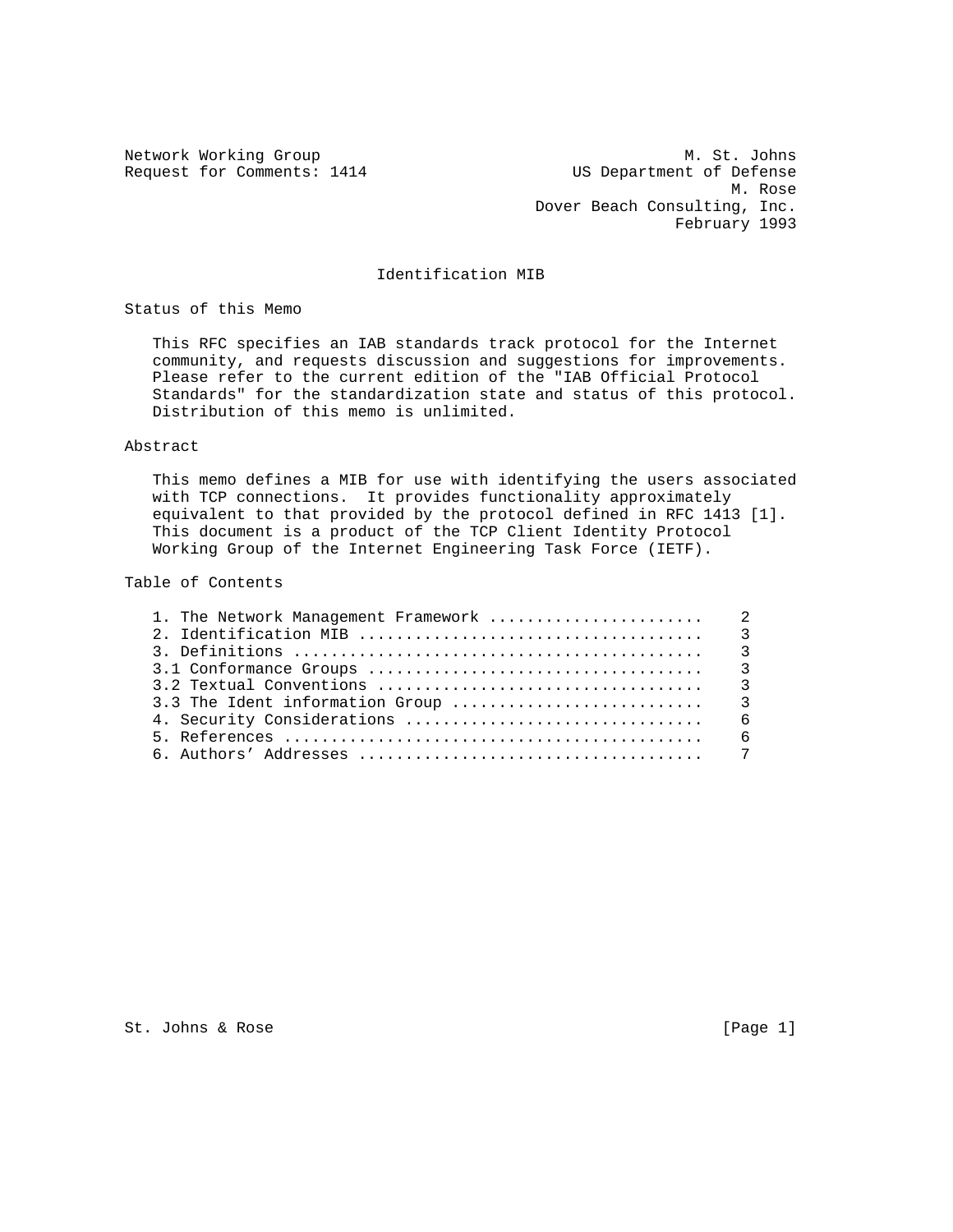### 1. The Network Management Framework

 The Internet-standard Network Management Framework consists of three components. They are:

 STD 16/RFC 1155 [2] which defines the SMI, the mechanisms used for describing and naming objects for the purpose of management. STD 16/RFC 1212 [3] defines a more concise description mechanism, which is wholly consistent with the SMI.

 STD 17/RFC 1213 [4] which defines MIB-II, the core set of managed objects for the Internet suite of protocols.

 STD 15/RFC 1157 [5] which defines the SNMP, the protocol used for network access to managed objects.

 The Framework permits new objects to be defined for the purpose of experimentation and evaluation.

 Managed objects are accessed via a virtual information store, termed the Management Information Base or MIB. Within a given MIB module, objects are defined using RFC 1212's OBJECT-TYPE macro. At a minimum, each object has a name, a syntax, an access-level, and an implementation-status.

 The name is an object identifier, an administratively assigned name, which specifies an object type. The object type together with an object instance serves to uniquely identify a specific instantiation of the object. For human convenience, we often use a textual string, termed the object descriptor, to also refer to the object type.

 The syntax of an object type defines the abstract data structure corresponding to that object type. The ASN.1 [6] language is used for this purpose. However, RFC 1155 purposely restricts the ASN.1 constructs which may be used. These restrictions are explicitly made for simplicity.

 The access-level of an object type defines whether it makes "protocol sense" to read and/or write the value of an instance of the object type. (This access-level is independent of any administrative authorization policy.)

 The implementation-status of an object type indicates whether the object is mandatory, optional, obsolete, or deprecated.

St. Johns & Rose [Page 2]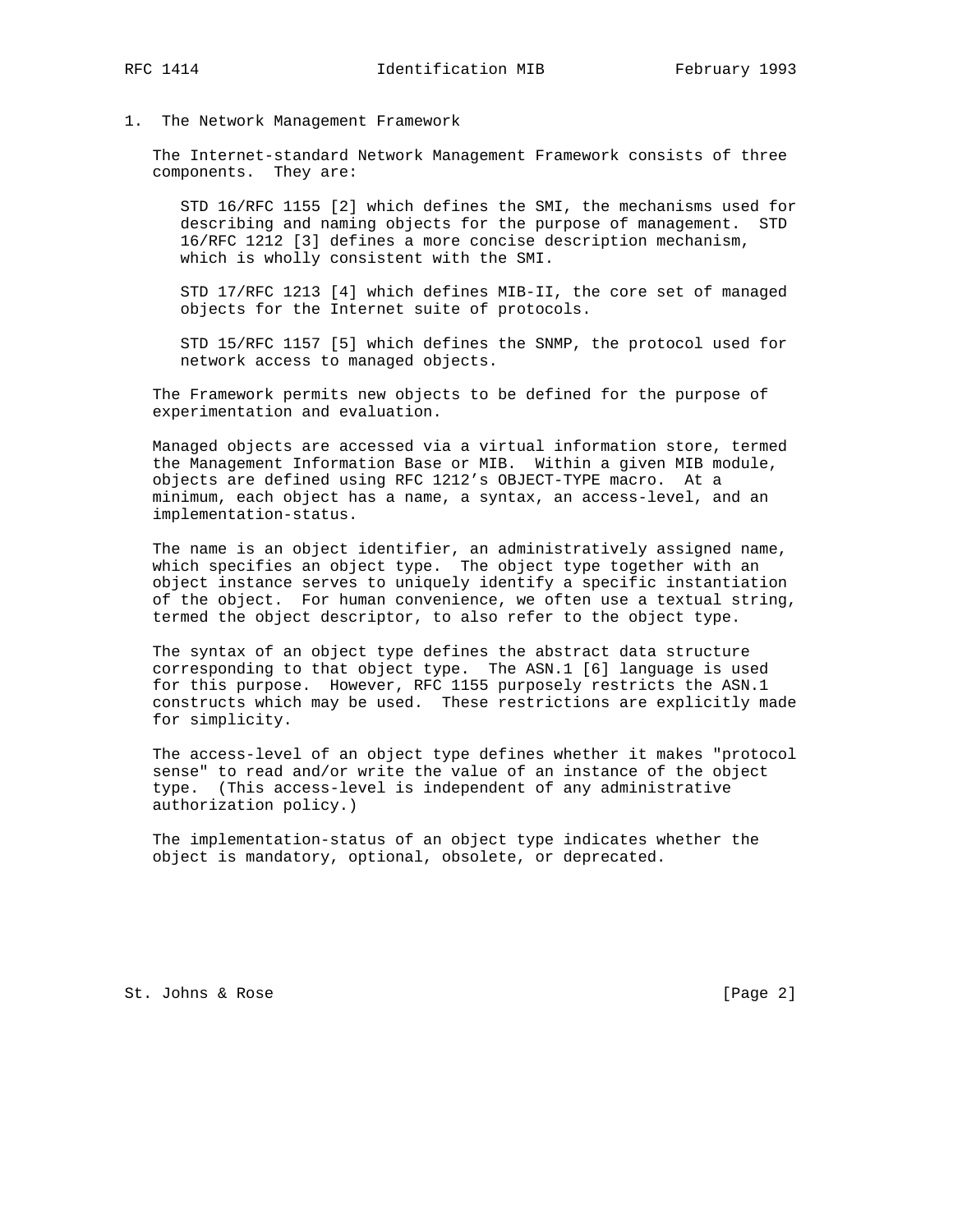# 2. Identification MIB

 The Identification MIB defines a uniform set of objects useful for identifying users associated with TCP connections. End-systems which support TCP may, at their option, implement this MIB. However, administrators should read Section 4 ("Security Considerations") before enabling these MIB objects.

# 3. Definitions

```
 RFC1414-MIB DEFINITIONS ::= BEGIN
          IMPORTS
            OBJECT-TYPE
                 FROM RFC-1212
             tcpConnLocalAddress, tcpConnLocalPort,
             tcpConnRemAddress, tcpConnRemPort
                     FROM RFC1213-MIB;
         ident OBJECT IDENTIFIER ::= { mib-2 24 }
          -- conformance groups
         identInfo OBJECT IDENTIFIER ::= { ident 1 }
          -- textual conventions
          -- none
          -- the ident information system group
 --
          -- implementation of this group is mandatory
          identTable OBJECT-TYPE
SYNTAX SEQUENCE OF IdentEntry
 ACCESS not-accessible
STATUS mandatory
                 DESCRIPTION
                     "A table containing user information for TCP
                     connections.
                     Note that this table contains entries for all TCP
                     connections on a managed system. The
                     corresponding instance of tcpConnState (defined in
                     MIB-II) indicates the state of a particular
```
St. Johns & Rose [Page 3]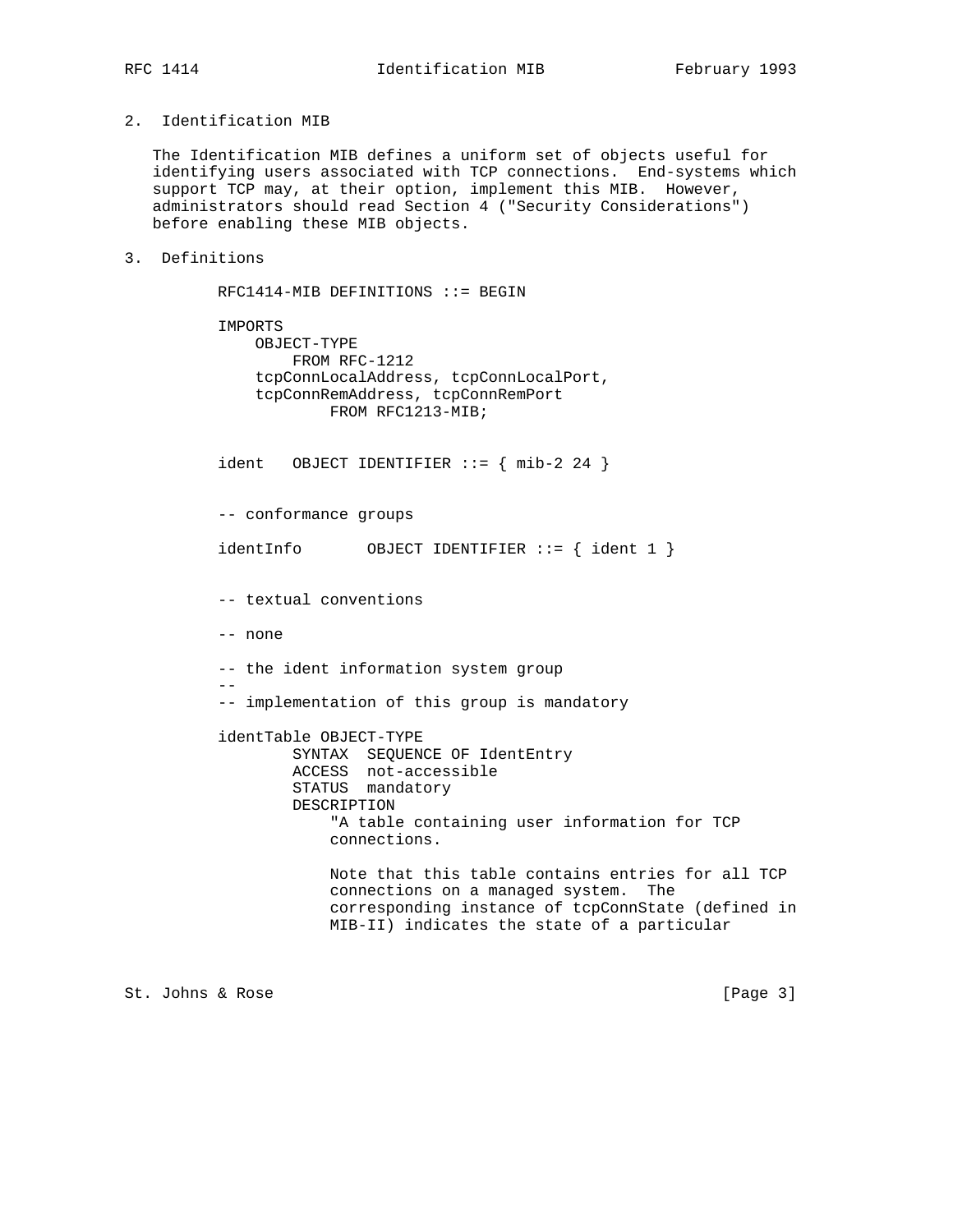```
 connection."
               ::= { identInfo 1 }
         identEntry OBJECT-TYPE
SYNTAX IdentEntry
 ACCESS not-accessible
                STATUS mandatory
                DESCRIPTION
                   "User information about a particular TCP
                   connection."
                INDEX { tcpConnLocalAddress, tcpConnLocalPort,
                         tcpConnRemAddress, tcpConnRemPort }
               ::= { identTable 1 }
         IdentEntry ::=
            SEQUENCE {
identStatus INTEGER,
 identOpSys OCTET STRING,
 identCharset OCTET STRING,
 identUserid OCTET STRING,
 identMisc OCTET STRING
 }
         identStatus OBJECT-TYPE
                SYNTAX INTEGER {
                          noError(1),
                          unknownError(2)
 }
 ACCESS read-only
STATUS mandatory
                DESCRIPTION
                   "Indicates whether user information for the
                   associated TCP connection can be determined. A
                   value of 'noError(1)' indicates that user
                   information is available. A value of
                   'unknownError(2)' indicates that user information
                   is not available."
                ::= { identEntry 1 }
         identOpSys OBJECT-TYPE
                SYNTAX OCTET STRING (SIZE(0..40))
                ACCESS read-only
                STATUS mandatory
                DESCRIPTION
                   "Indicates the type of operating system in use.
                   In addition to identifying an operating system,
                   each assignment made for this purpose also
                   (implicitly) identifies the textual format and
```
St. Johns & Rose [Page 4]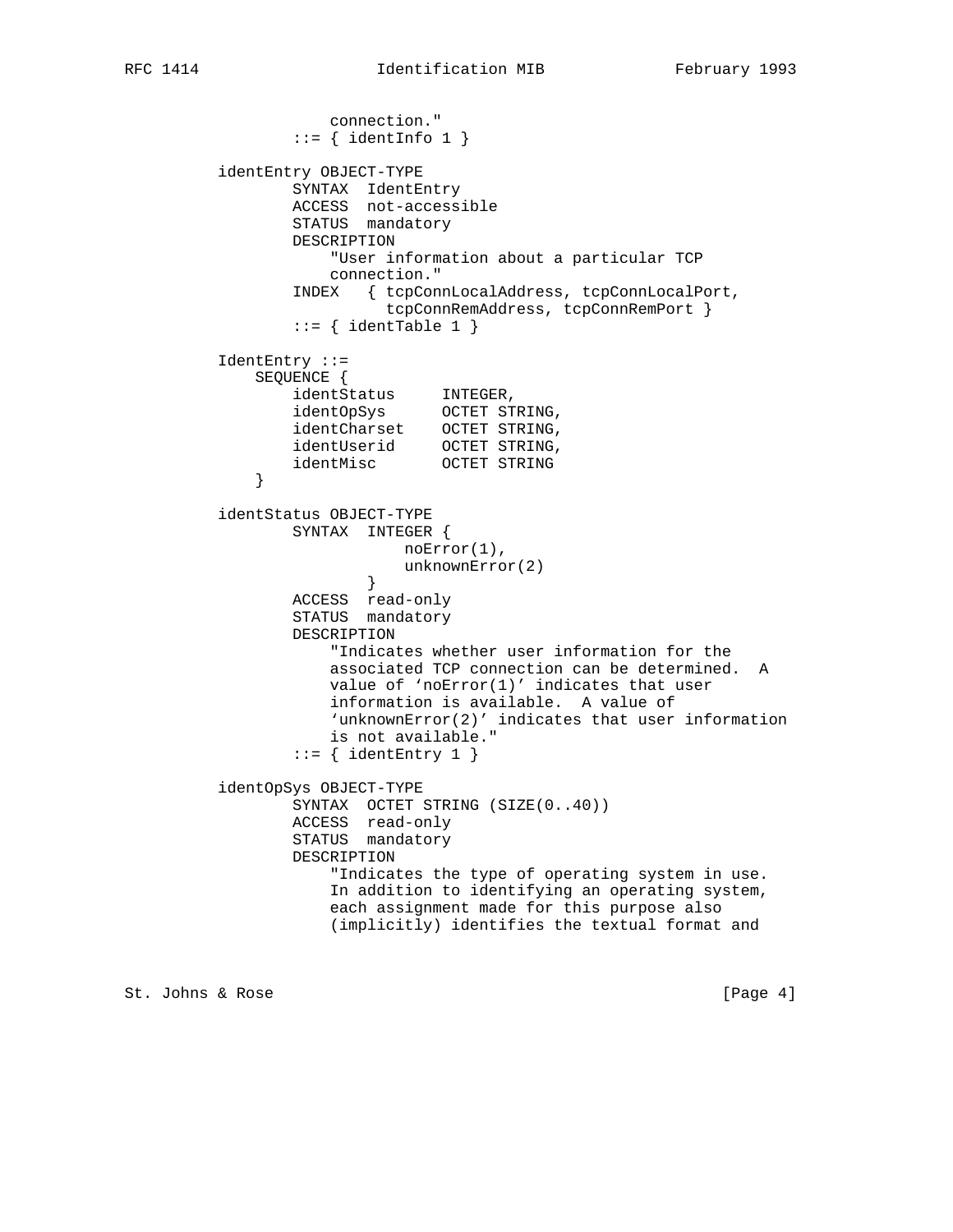maximum size of the corresponding identUserid and identMisc objects. The legal values for the 'indentOpSys' strings are those listed in the SYSTEM NAMES section of the most recent edition of the ASSIGNED NUMBERS RFC [8]."  $::=$  { identEntry 2 } identCharset OBJECT-TYPE SYNTAX OCTET STRING (SIZE(0..40)) ACCESS read-only STATUS mandatory DESCRIPTION "Indicates the repertoire of the corresponding identUserid and identMisc objects. The legal values for the 'identCharset' strings are those listed in the CHARACTER SET section of the most recent edition of the ASSIGNED NUMBERS RFC [8]."  $::=$  { identEntry 3 } identUserid OBJECT-TYPE SYNTAX OCTET STRING (SIZE (0..255)) ACCESS read-only STATUS mandatory DESCRIPTION "Indicates the user's identity. Interpretation of this object requires examination of the corresponding value of the identOpSys and identCharset objects."  $::=$  { identEntry 4 } identMisc OBJECT-TYPE SYNTAX OCTET STRING (SIZE (0..255)) ACCESS read-only STATUS mandatory DESCRIPTION "Indicates miscellaneous information about the user. Interpretation of this object requires examination of the corresponding value of the identOpSys and identCharset objects."  $::=$  { identEntry 5 }

END

St. Johns & Rose [Page 5]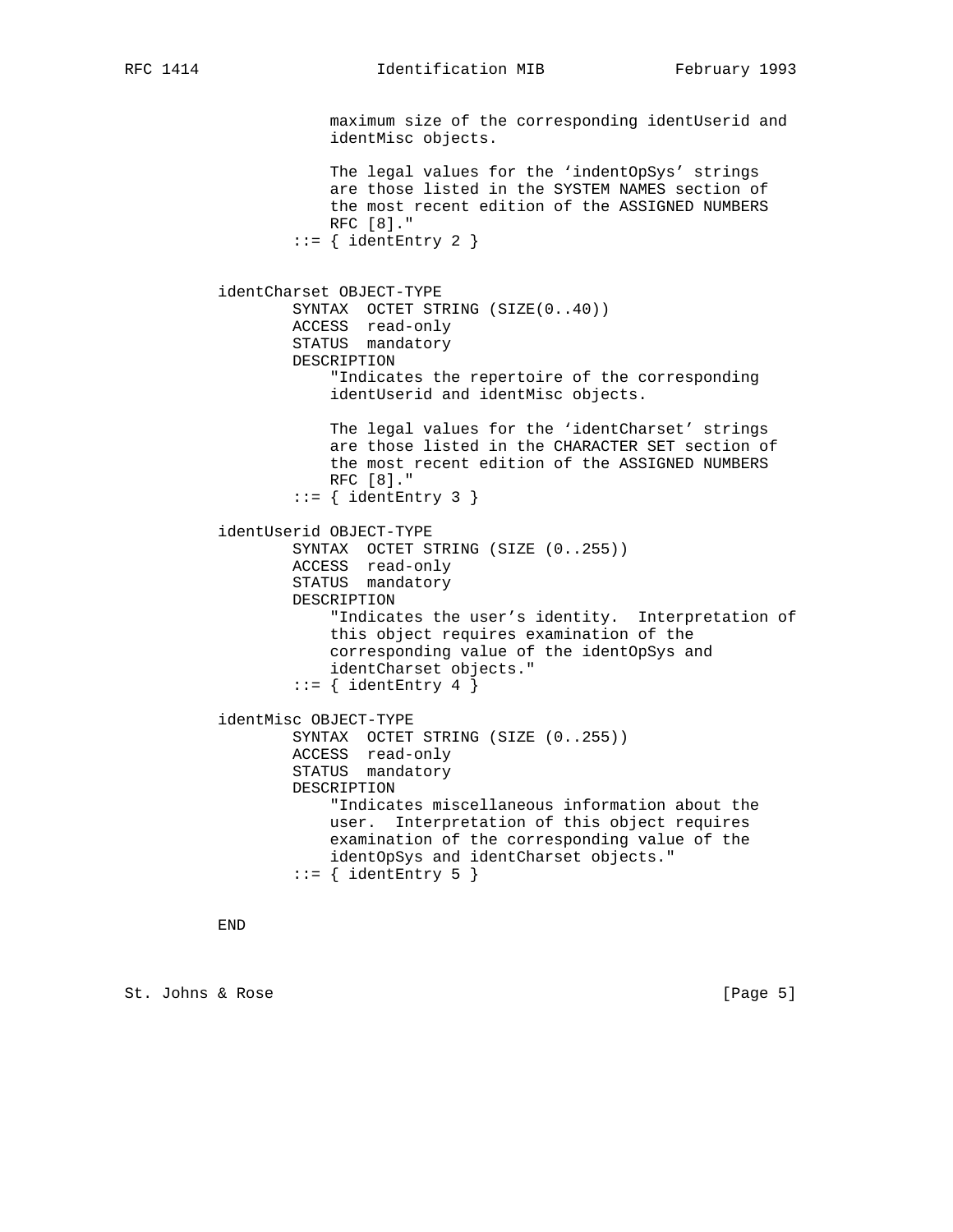#### 4. Security Considerations

 The information available through this MIB is at most as trustworthy as the host providing it OR the organization operating the host. For example, a PC in an open lab has few if any controls on it to prevent a user from having an SNMP query return any identifier the user wants. Likewise, if the host has been compromised the information returned may be completely erroneous and misleading.

 This portion of the MIB space should only be used to gain hints as to who "owns" a particular TCP connection -- information returned should NOT be considered authoritative for at least the reasons described above. At best, this MIB provides some additional auditing information with respect to TCP connections. At worse it can provide misleading, incorrect or maliciously incorrect information.

 The use of the information contained in this MIB for other than auditing or normal network management functions is strongly discouraged. Specifically, using information from this MIB space to make access control decisions - either as the primary method  $(i.e.,$  no other checks) or as an adjunct to other methods may result in a weakening of normal system security.

 This MIB provides access to information about users, entities, objects or processes which some systems might normally consider private. The information accessible through this MIB is a rough analog of the CallerID services provided by some phone companies and many of the same privacy consideration and arguments that apply to CallerID service apply to this MIB space. If you wouldn't run a "finger" server [7] due to privacy considerations, you might not want to provide access to this MIB space on a general basis. Access to this portion of the MIB tree may be controlled under the normal methods available through SNMP agent implementations.

7. References

- [1] St. Johns, M., "Identification Protocol", RFC 1413, US Department of Defense, February 1993.
- [2] Rose M., and K. McCloghrie, "Structure and Identification of Management Information for TCP/IP-based internets", STD 16, RFC 1155, Performance Systems International, Hughes LAN Systems, May 1990.
- [3] Rose, M., and K. McCloghrie, Editors, "Concise MIB Definitions", STD 16, RFC 1212, Performance Systems International, Hughes LAN Systems, March 1991.

St. Johns & Rose [Page 6]